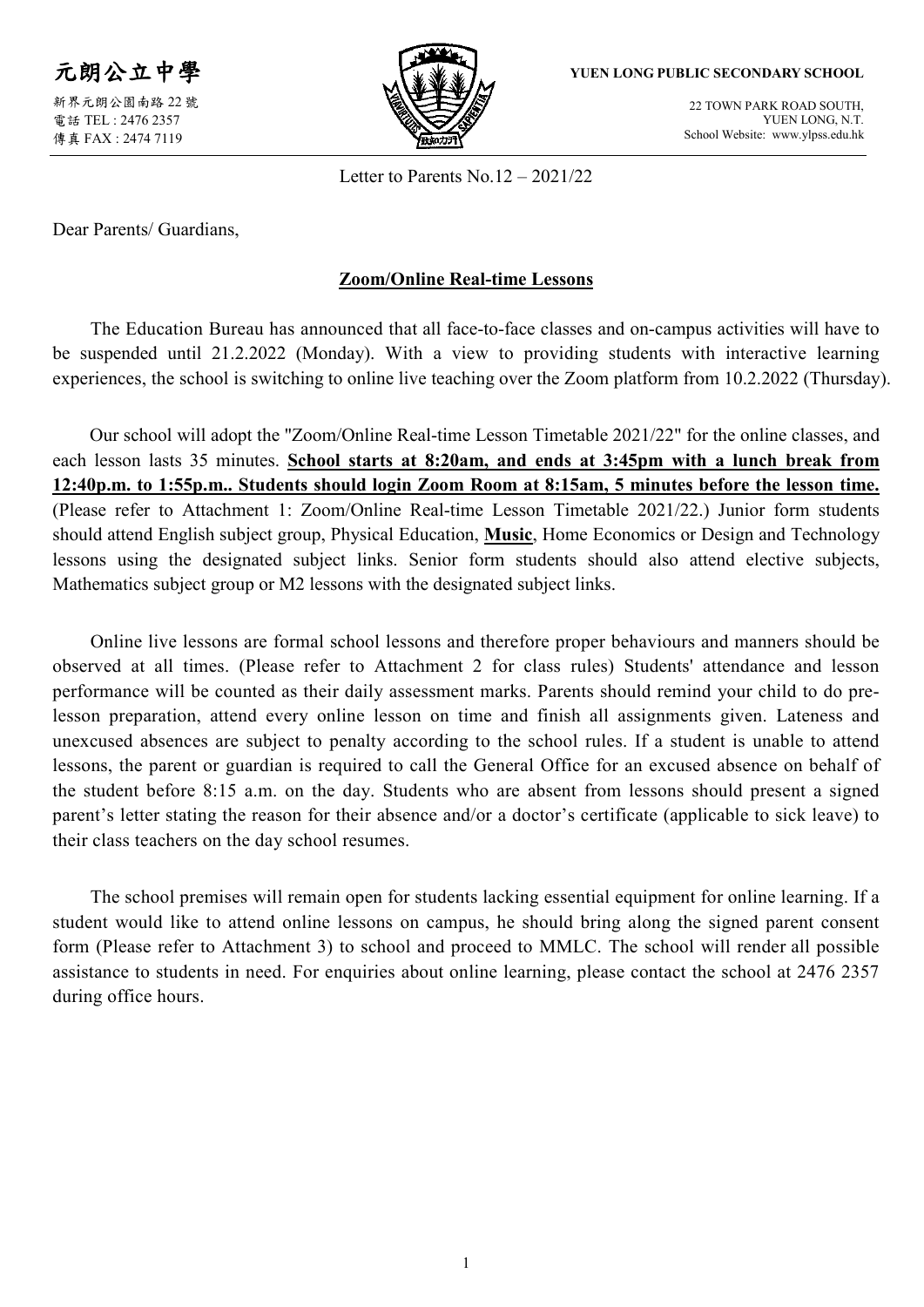## **Procedures for using Zoom**

| Step           | Procedure                                                                                                       | Remarks                          |
|----------------|-----------------------------------------------------------------------------------------------------------------|----------------------------------|
|                | Open Zoom app or website                                                                                        |                                  |
| $\overline{2}$ | Click "Join"                                                                                                    |                                  |
| 3              | Type in the Meeting ID                                                                                          |                                  |
| $\overline{4}$ | Type in your name (You need to use<br>your class, class number and name in<br>English when joining the meeting) | e.g. 1A01 CHAN TAI MAN           |
| 5              | Type in the meeting password and click<br>"Join"                                                                | Join a Meeting                   |
|                |                                                                                                                 | Meeting ID or Personal Link Name |
|                |                                                                                                                 | Join                             |

Remarks

- To facilitate attendance-taking, type in your name in the format *class*, class number and name in 1. English'.
- Do not share the meeting password with anyone.  $\overline{2}$ .

The reply slip should be duly completed through eClass on or before 14.2.2022 (Monday).



Yours faithfully,

 $\mu$ 

**IU Kok-kin** Principal

The notice will be uploaded to our school website for your reference. 7.2.2022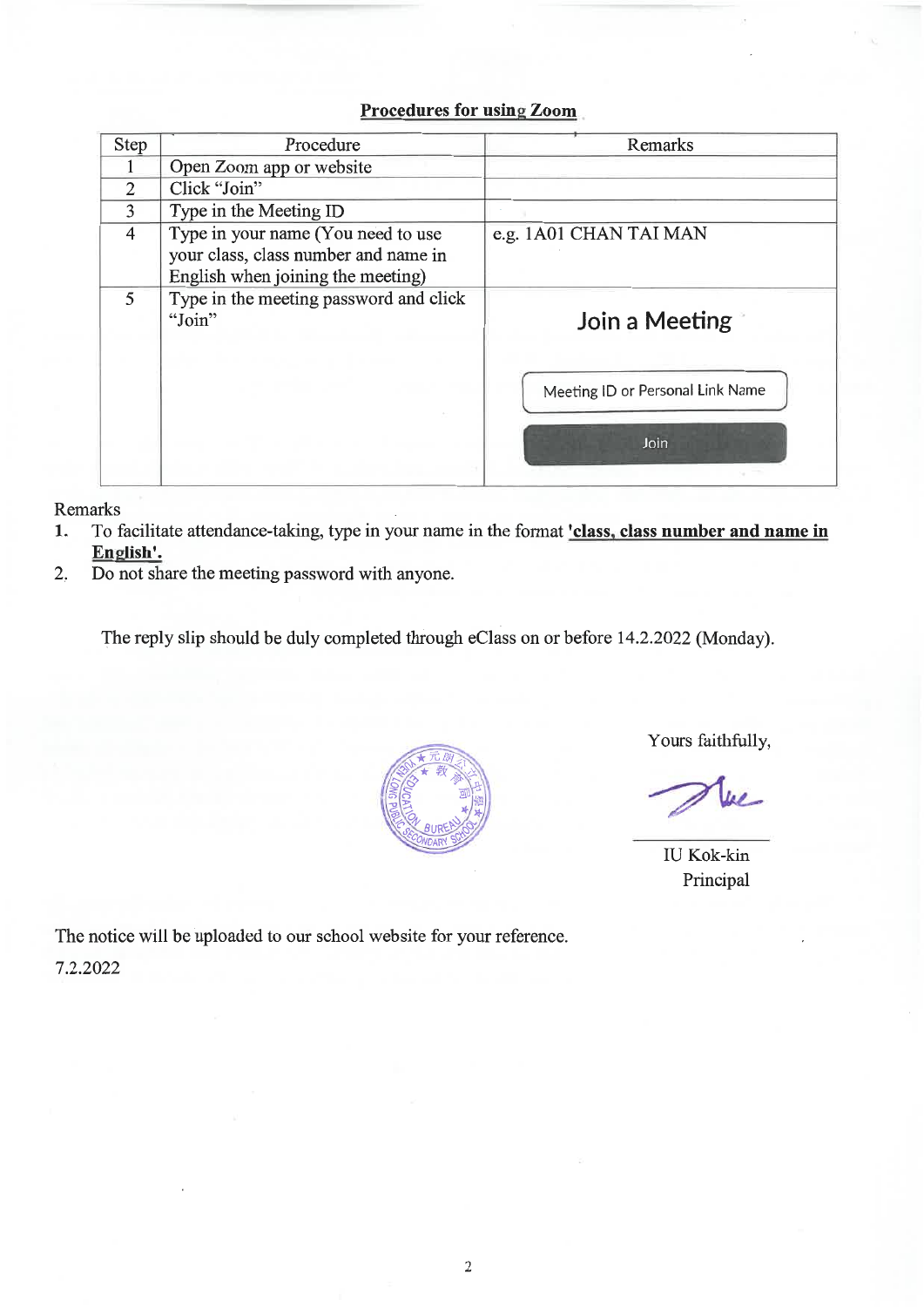

新界元朗公園南路 22 號 電話 TEL : 2476 2357 傳真 FAX : 2474 7119



**YUEN LONG PUBLIC SECONDARY SCHOOL**

22 TOWN PARK ROAD SOUTH, YUEN LONG, N.T. School Website: www.ylpss.edu.hk

## Letter to Parents No.12 – 2021/22 Reply Slip

To the Principal of Yuen Long Public Secondary School,

| I, the parent of |  | class) | class no.), acknowledge the receipt of the |
|------------------|--|--------|--------------------------------------------|
| circular.        |  |        |                                            |

Signature of Parent/Guardian:

Name of Parent/Guardian: University of Parent/Guardian:

\_\_\_\_\_\_\_.2.2022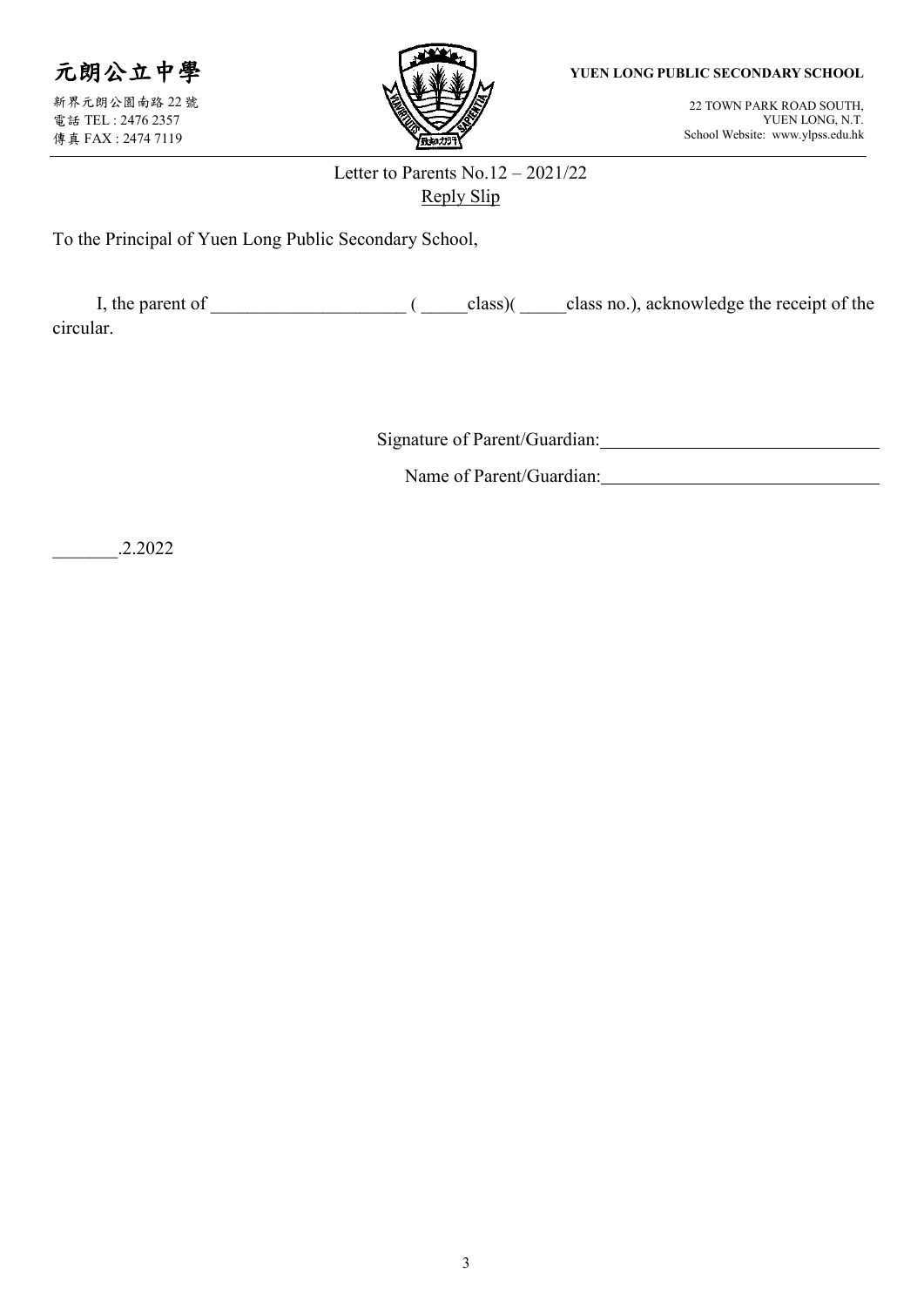Attachment 1

| Preparatory Bell                                                | 8:15            |
|-----------------------------------------------------------------|-----------------|
| Roll Call / Flag-raising Ceremony (Roll-call by Class Teachers) | $8:20 - 8:40$   |
| 1                                                               | $8:40 - 9:15$   |
| $\overline{2}$                                                  | $9:15 - 9:50$   |
| Recess                                                          | $9:50 - 10:05$  |
| 3                                                               | $10:05 - 10:40$ |
| $\overline{4}$                                                  | $10:40 - 11:15$ |
| Recess                                                          | $11:15 - 11:30$ |
| 5                                                               | $11:30 - 12:05$ |
| 6                                                               | $12:05 - 12:40$ |
| Lunch                                                           | $12:40 - 1:55$  |
| Preparatory Bell                                                | 1:55            |
| (Roll-call by the 7th-lesson Subject Teachers)                  | $1:55 - 2:00$   |
| $\overline{7}$                                                  | $2:00 - 2:35$   |
| 8                                                               | $2:35 - 3:10$   |
| 9                                                               | $3:10 - 3:45$   |
| 10                                                              | $4:00 - 4:45$   |

## **Yuen Long Public Secondary School Zoom/Online Real-time Lesson Timetable 2021/22**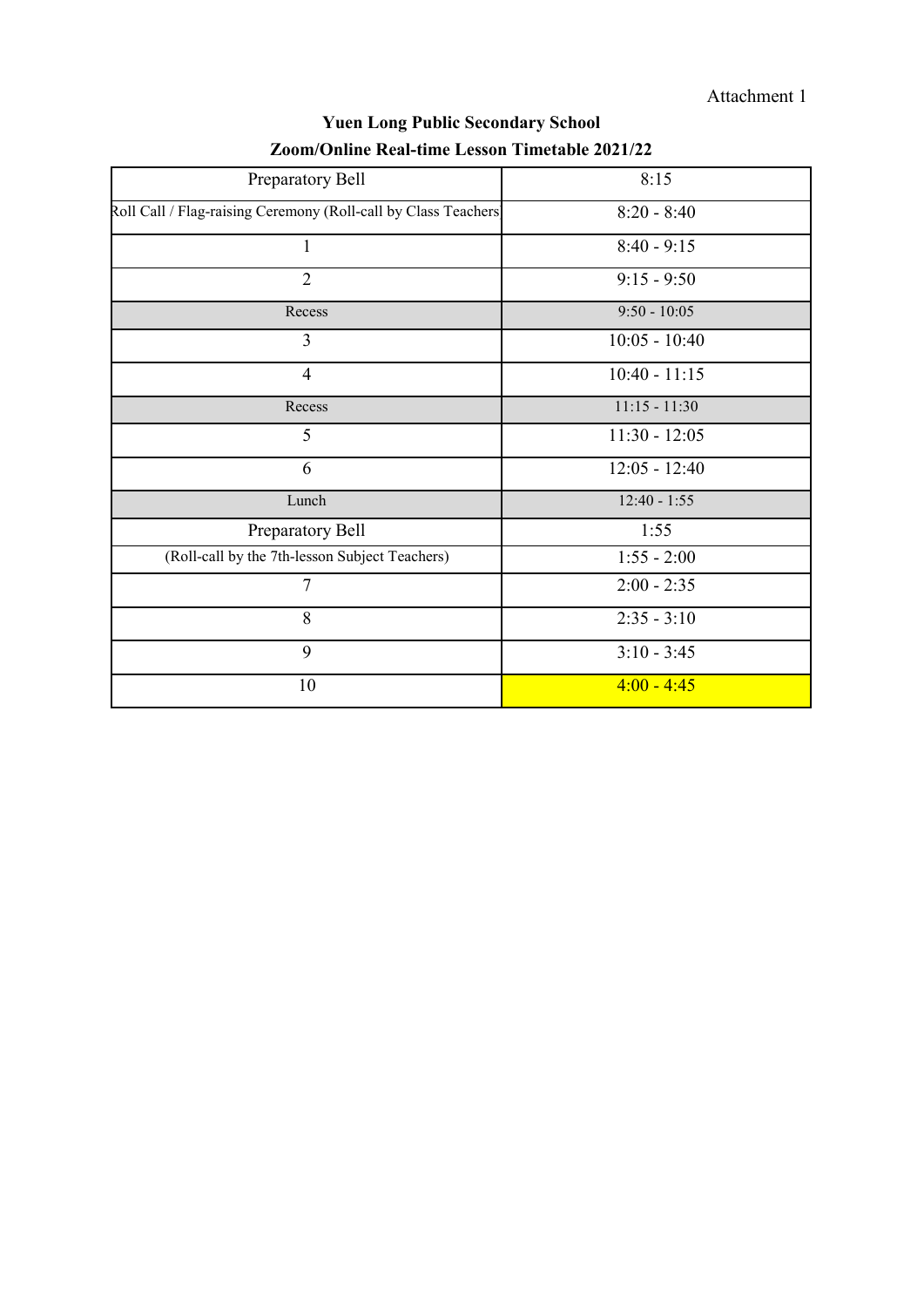#### Yuen Long Public Secondary School **Zoom/Online Real-time Lesson Guidelines**

- (A) Technical requirements
	- 1. Online lessons are conducted via Zoom. Please ensure that your electronic device has the Zoom App installed.
	- 2. Use an appropriate electronic device, e.g. smartphone, tablet, laptop or desktop computer with a camera and a microphone.
	- 3. Turn your camera on. Sit in front of your desk and show your face.
	- 4. Prepare your headsets and adjust the volume.
	- 5. **Type in your name in the format "class, class number and name in English" for attendancetaking.** Images are not allowed to be shown in your profile picture. Delete them if necessary.

### (B) Class rules

- 1. Online lessons are formal school lessons. All class rules must be observed.
- 2. Follow the class timetable and attend all classes punctually.
- 3. Wear appropriate attire when attending Zoom lessons. School uniform is not required but pajamas are not allowed.
- 4. Prepare the Meeting ID and password in advance. Join the meeting 5 minutes before the scheduled lesson time and wait for the teacher.
- 5. Prepare all necessary learning materials and stationery before class for note-taking.
- 6. Do not eat during Zoom lessons. The only drink you are allowed during lessons is water.
- 7. Do not use any functions on Zoom unless you are authorized by the teacher. Playing with classmates during the video conferencing by any means is strictly prohibited. Students violating the rules will be penalized.
- 8. Keep your microphone muted throughout the lesson unless you are asked to answer a question. The microphone must then be muted after you finish speaking.
- 9. To protect the privacy of teachers and students, lessons should not be videotaped or screen-captured.
- 10. If a subject teacher is unable to conduct a Zoom lesson, students will be informed by their class teacher. Students are still required to use that Zoom lesson for self-study and attend all the other Zoom lessons as scheduled.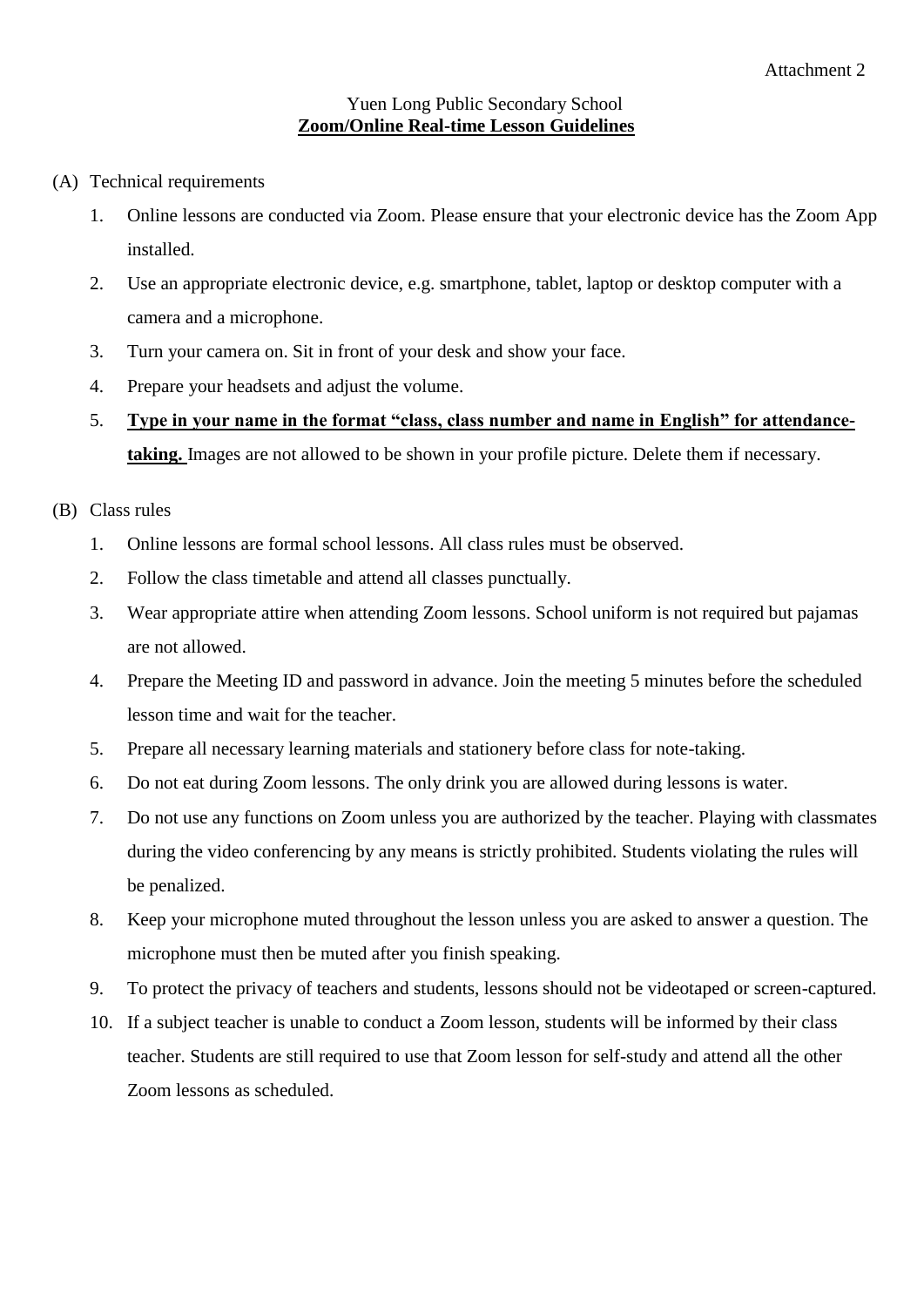Attachment 3

### **Yuen Long Public Secondary School Parent Consent Form**

Due to the lack of essential equipment for online learning, I, the parent of (Name of Student: \_\_\_\_\_\_\_\_\_\_\_\_\_\_\_\_\_\_\_\_\_\_\_\_\_\_\_)(Class:\_\_\_\_\_\_\_\_\_\_\_\_\_\_) (Class No.:\_\_\_\_\_\_\_\_\_\_\_\_) would allow my child to attend online lessons on campus on (Date:\_\_\_\_\_\_\_\_\_\_\_\_\_\_\_\_\_\_\_\_\_\_\_\_\_\_\_). Here comes the information of the online lesson:

Subject: \_\_\_\_\_\_\_\_\_\_\_\_\_\_\_\_\_\_\_\_ Time: From  $\qquad :$   $\qquad \qquad$   $\qquad \qquad$   $\qquad \qquad$   $\qquad \qquad$   $\qquad \qquad$   $\qquad \qquad$   $\qquad \qquad$   $\qquad \qquad$   $\qquad \qquad$   $\qquad \qquad$   $\qquad \qquad$   $\qquad$   $\qquad \qquad$   $\qquad \qquad$   $\qquad$   $\qquad \qquad$   $\qquad$   $\qquad$   $\qquad$   $\qquad$   $\qquad$   $\qquad$   $\qquad$   $\qquad$   $\qquad$   $\qquad$   $\qquad$ 

Signature of Parent/ Guardian: \_\_\_\_\_\_\_\_\_\_\_\_\_\_\_\_\_\_\_\_\_\_\_\_\_\_\_\_\_\_\_\_\_\_\_\_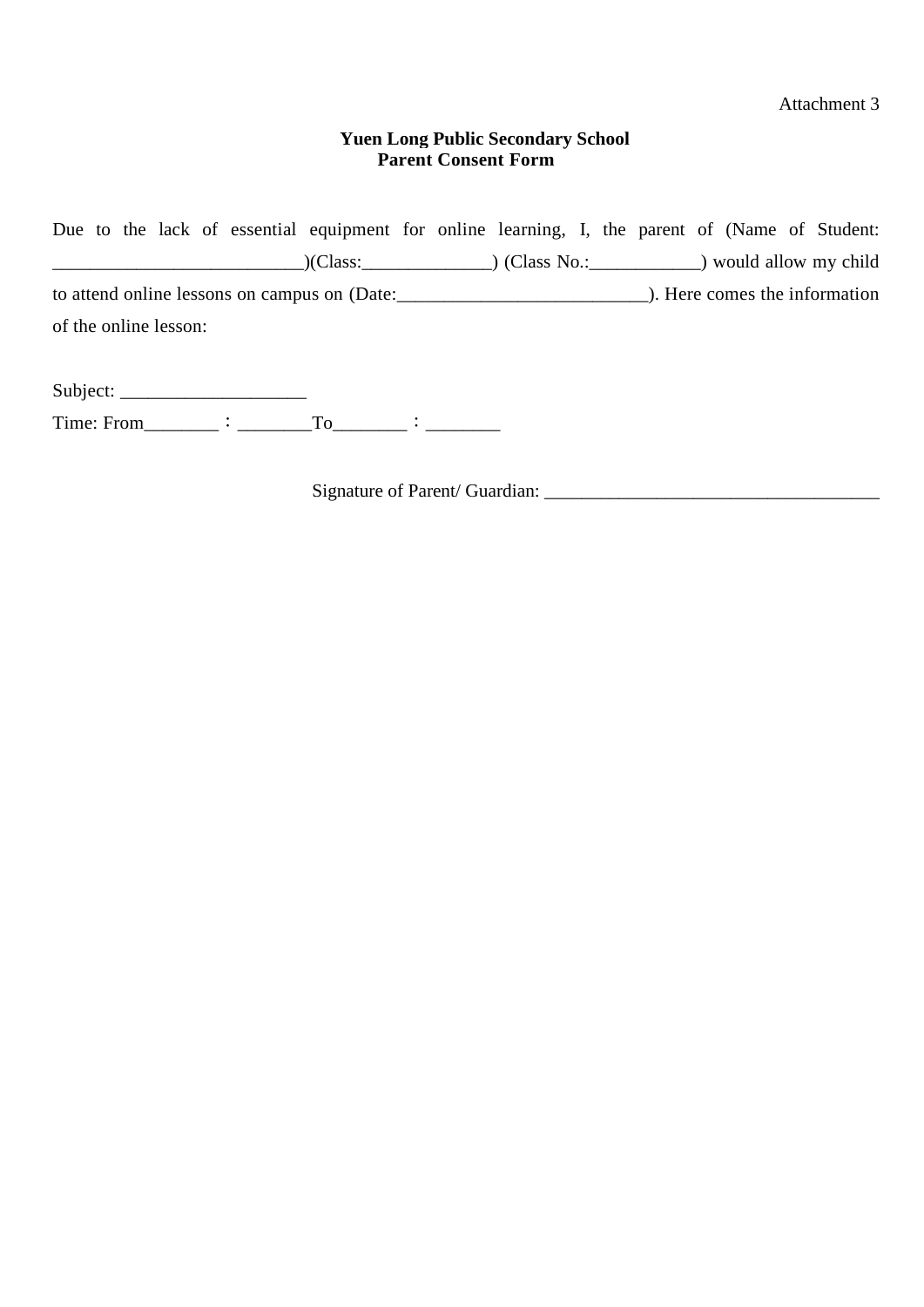元朗公立中學

新界元朗公園南路 22 號 電話 TEL : 2476 2357 傳真 FAX : 2474 7119



**YUEN LONG PUBLIC SECONDARY SCHOOL**

22 TOWN PARK ROAD SOUTH, YUEN LONG, N.T. School Website: www.ylpss.edu.hk

家長通函第 12 號 – 2021/22

各位家長/監護人:

#### **Zoom/**網上實時課堂

由於教育局宣布學校所有面授課堂及校內活動將暫停至 2 月 21 日(星期一),因此本校將於 2月10日(星期四)起使用 Zoom 即時會議通訊軟件進行網上實時教學。

本校將改以「Zoom/網上實時課堂時間表 2021/22」進行網課,每節課為 35 分鐘。上課時間為 上午 **8:20**,下課時間為 **3:45**,當中午膳時間為 **12:40** 至 **1:55**。學生應提早 **5** 分鐘,即於 **8:15** 登入 **Zoom**。請見「附件一:Zoom/網上實時課堂時間表 2021/22」。初中學生如出席英文科小組、體育 科、音樂科、家政課或設計與科技,應以該科目連結加入會議。高中學生如出席選修科、數學分 組或 M2,應以該科目連結加入會議。

網上實時教學課堂為正式課堂,學生應注意上課時的言行,遵守「附件二」的守則。學生的 出席率及課堂表現會計算入平時分內,請家長督促 貴子弟按時間表,準時、認真參與網上課堂, 並在課前預習及依時繳交習作。遲到及無故缺席的學生將會受到紀律處分。學生若因特別緣故如生 病未能出席網上課堂,家長必須於上午 8:15 前致電回校請假,並在復課當天向班主任呈交請假信 及醫生病假證明文件。

若學生在家中欠缺相關設備,學校會開放校園協助有需要的學生進行 Zoom 網上實時學習,屆 時學生須攜同簽妥之家長同意書回校(詳見「附件三」),前往 MMLC 上課。如學生需回校或於 網上學習有任何困難,請於辦公時間內致電 2476 2357 聯絡校方,學校會盡力提供協助。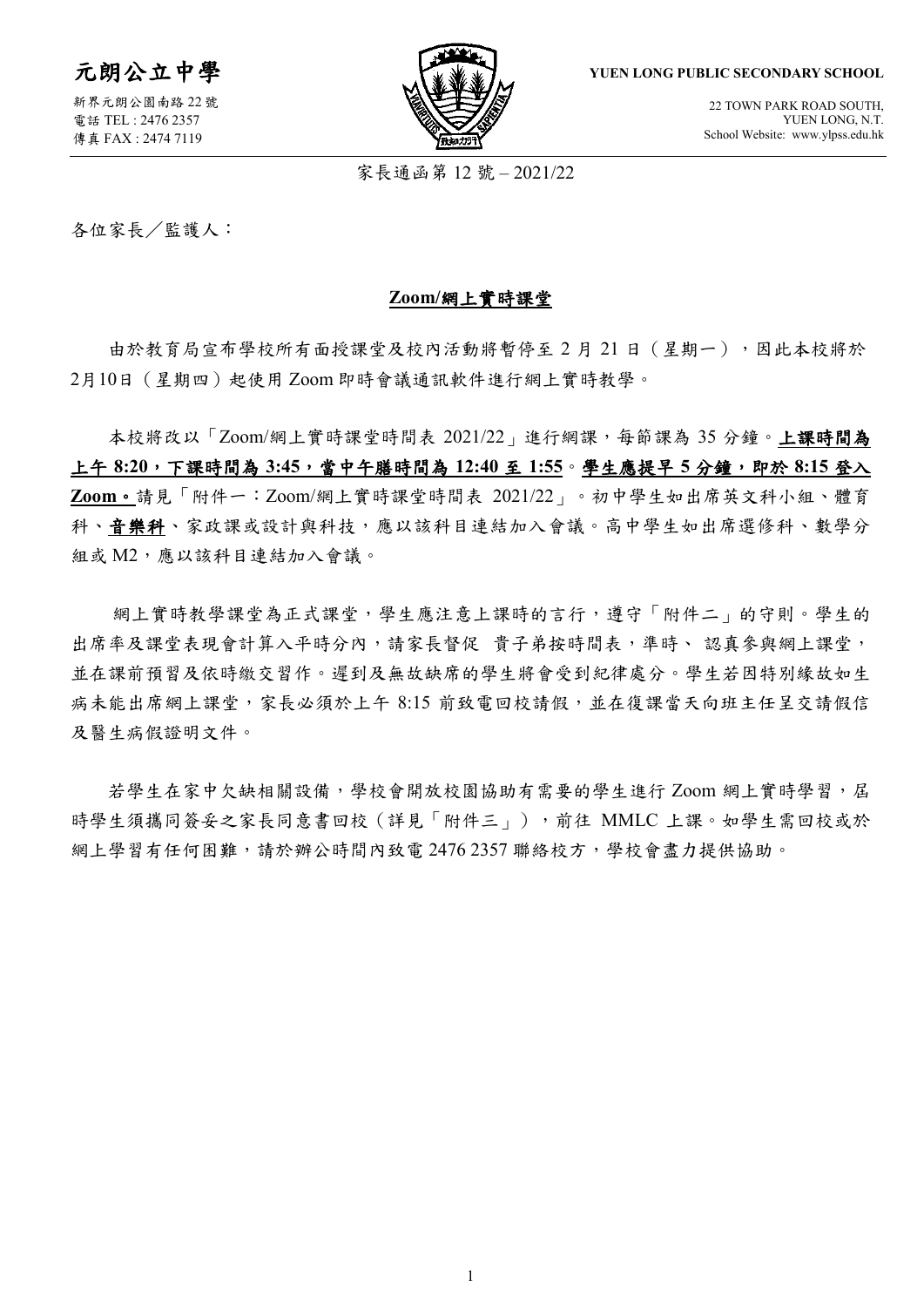|                | 使用 Zoom 的步骤                          |                      |  |
|----------------|--------------------------------------|----------------------|--|
| 步驟             | 程序                                   | 備註                   |  |
| 1              | 開啟 Zoom 應用程式 或<br>網站                 |                      |  |
| $\overline{2}$ | 按「進入會議」                              |                      |  |
| 3              | 輸入會議 ID                              |                      |  |
| $\overline{4}$ | 輸入「我的名稱」<br>(學生須以班別、班號、英文姓名<br>加入會議) | 如: 1A01 CHAN TAI MAN |  |
| 5              | 輸入「會議密碼」,然後按「加<br>$\lambda_{\perp}$  | 加入會議                 |  |
|                |                                      | 會議ID 或個人連結名稱<br>加入   |  |

註:

1. 我的名稱:請學生統一姓名格式為班別、班號、英文姓名,以便學校點名。

2. 會議密碼:學生不得隨便分享密碼。

請家長於 2022年2月14日 (星期一)或之前經 eClass 填妥「家長綜合回條」。





元朗公立中學校長 余國健謹啟

上述通告將上載至本校網頁,歡迎家長瀏覽。 2022年2月7日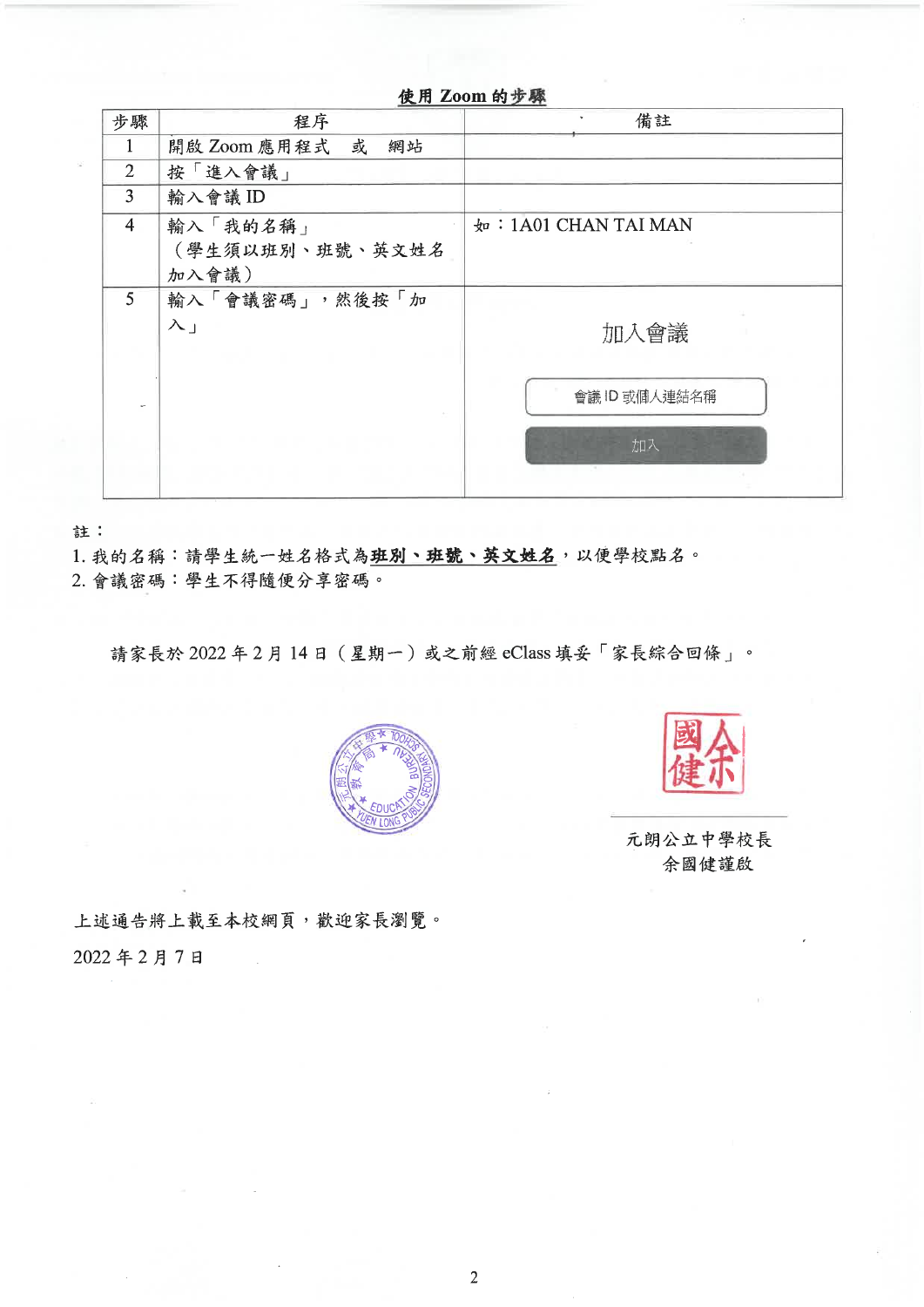# 元朗公立中學

新界元朗公園南路 22 號 電話 TEL : 2476 2357 傳真 FAX : 2474 7119



**YUEN LONG PUBLIC SECONDARY SCHOOL**

22 TOWN PARK ROAD SOUTH, YUEN LONG, N.T. School Website: www.ylpss.edu.hk

## 家長通函第 12 號 – 2021/22 家長綜合回條

敬覆者:

本人為\_\_\_\_\_\_\_\_\_\_\_\_\_\_\_\_\_\_\_(\_\_\_\_\_班)(\_\_\_\_\_號)之家長,已知悉通告詳情。

此覆

元朗公立中學校長

| 家長/監護人簽署: |  |
|-----------|--|
| 家長/監護人姓名: |  |

2022 年 2 月 日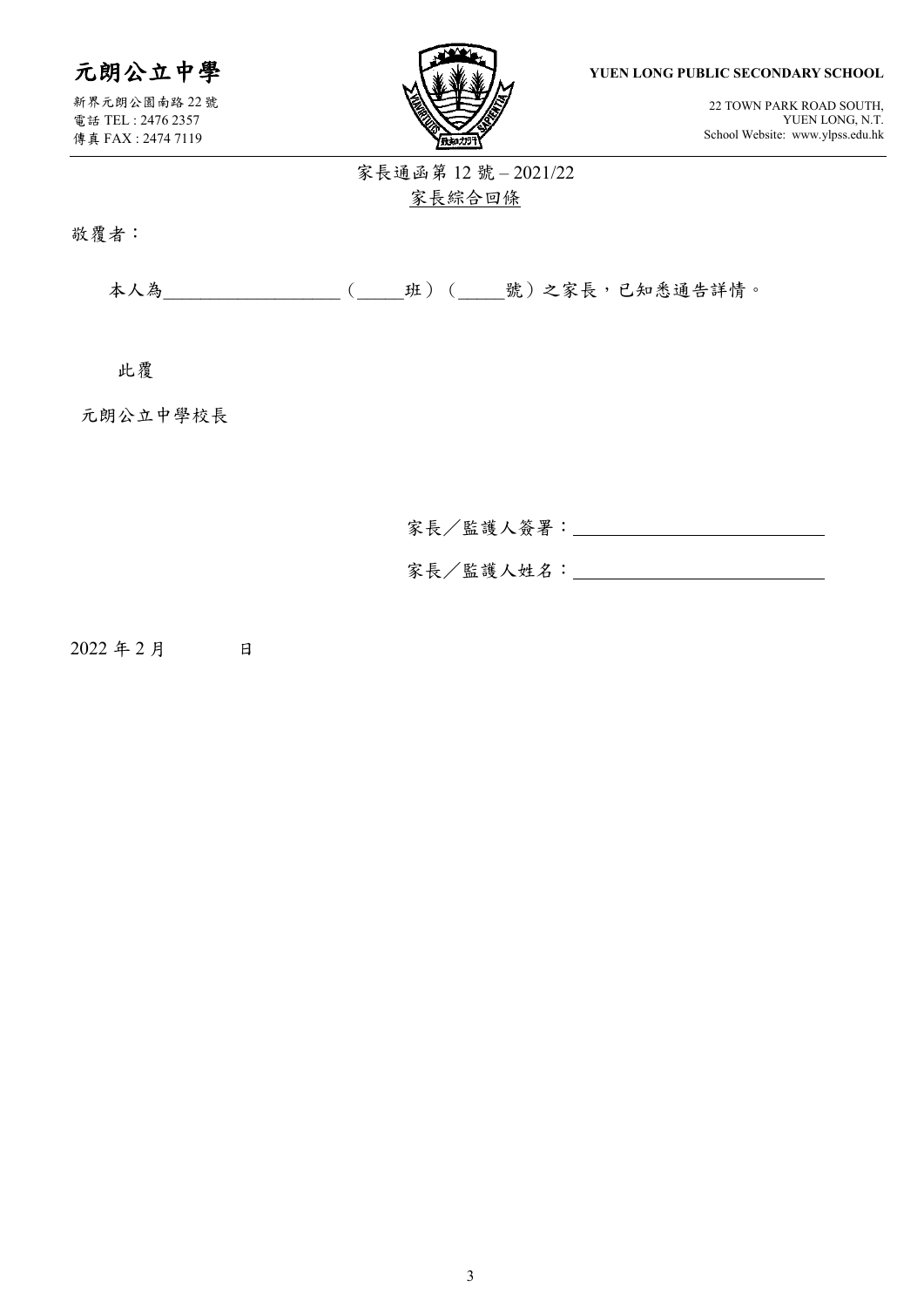附件一

| 預備鐘              | 8:15            |
|------------------|-----------------|
| 點名 / 升旗禮(由班主任點名) | $8:20 - 8:40$   |
| $\mathbf{1}$     | $8:40 - 9:15$   |
| $\overline{2}$   | $9:15 - 9:50$   |
| 小息               | $9:50 - 10:05$  |
| 3                | $10:05 - 10:40$ |
| $\overline{4}$   | $10:40 - 11:15$ |
| 小息               | $11:15 - 11:30$ |
| 5                | $11:30 - 12:05$ |
| 6                | $12:05 - 12:40$ |
| 午膳               | $12:40 - 1:55$  |
| 預備鐘              | 1:55            |
| 點名(由第7節科任老師點名)   | $1:55 - 2:00$   |
| $\tau$           | $2:00 - 2:35$   |
| 8                | $2:35 - 3:10$   |
| 9                | $3:10 - 3:45$   |
| 10               | $4:00 - 4:45$   |

## **Zoom/**網上實時課堂時間表 **2021/22** 元朗公立中學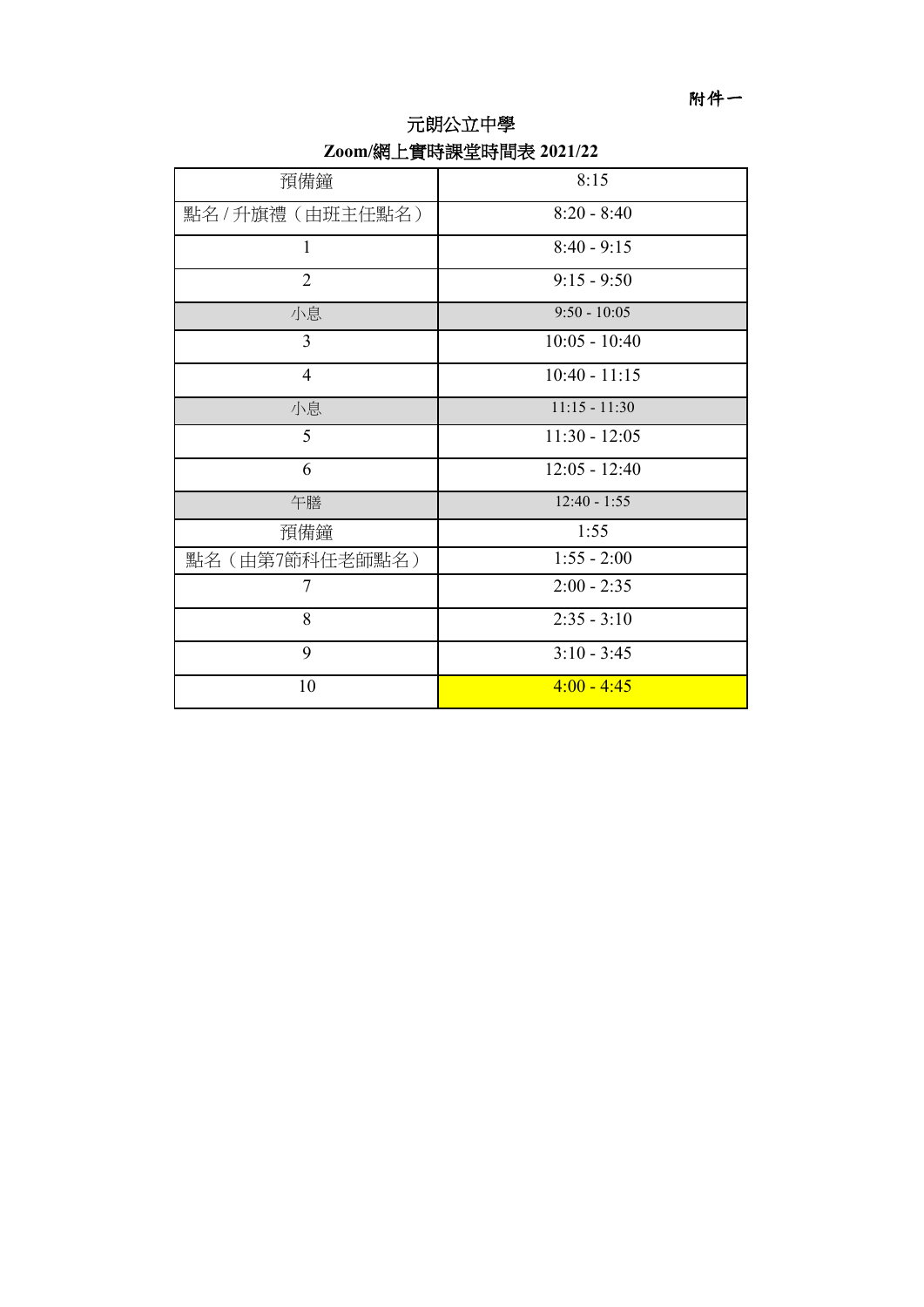### 元朗公立中學 **Zoom/**網上實時課堂守則

(甲) 設備要求:

- 1. 實時教學課需安裝「Zoom」免費軟件到電子裝置。
- 2. 電子裝置可選用智能電話、平板電腦、手提電腦及桌上電腦,需配備網絡鏡頭及咪高峰。
- 3. 開啟視訊,安坐桌前,顯示樣子。
- 4. 自備耳機,調節適當音量。
- 5. 學生須以班別、班號、英文姓名加入會議,以便老師點名(如 **1A01 CHAN TAI MAN**),Zoom 個人戶口頭像不可以任何圖片展示,必須刪除。

(乙) 上課守則:

- 1. 網上實時教學課堂為正式課堂,請遵守老師訂立之規則。
- 2. 學生須按時間表編排,準時出席課堂。
- 3. 無須穿著校服,惟請穿著整齊衣服;不可穿睡衣上課。
- 4. 準備會議 ID 及登入密碼,課堂 5 分鐘前加入會議。 (等待老師進入會議)
- 5. 上課前,必須準備相關書本及基本文具,以便記錄資料。
- 6. 上課期間,除飲水外,請勿進食。
- 7. 上課期間,除非得到老師指示,否則不可使用軟件中任何工具;亦不可透過視像與其他學 生嬉戲,違規者會受到紀律處分。
- 8. 老師提問時,只有在老師指定作答學生後,該學生才可開啟咪高峰,回答後請關上咪高 峰。
- 9. 為保障老師及學生私隱,學生嚴禁自行錄影實時教學課堂或截取螢幕。
- 10. 若科任老師請假,未能到網上課堂授課,校方會請班主任通知學生,屆時學生須在課堂中 自修,溫習該科的學習材料,並準時出席下一節的課堂。